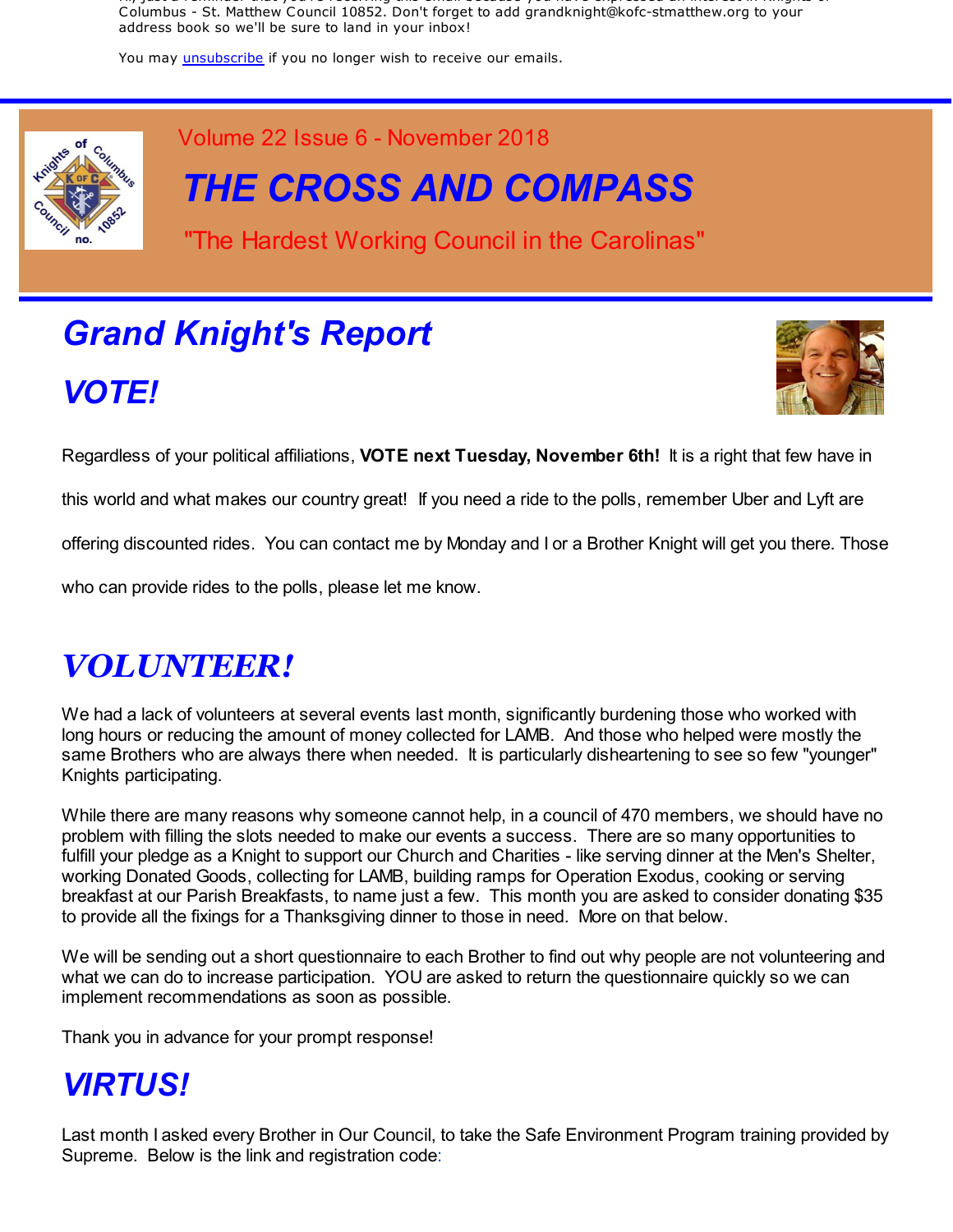### https://armatus2.praesidiuminc.com/Armatus/security/anonymous/selfRegistration The Registration Code is: **kofcsafe**

If you have any contact with minors in the Parish or Community, you should also take the Parish and Diocese **Protecting God's Children workshop**. This 2½ hour program is intended to educate volunteers to recognize and prevent sexual abuse. Preregistration is required. **Sign up online at www.virtus.org.**

Please advise Bob Desch when you have completed either training. He is maintaining a database for the Council.

*VIVAT JESUS!* Tom

*Please Congratulate our:*

### **KNIGHT of the MONTH:** *Dr. Jeff L. Zitel*

### **FAMILY of the MONTH:** *Bob, Sharon and Christopher Desch*



# *CULTURE of LIFE*

*40 Days for Life*

**Baby Bottle Campaign** - By the end of October we have collected \$17,957, up form the the \$17,500 collected during the whole 2017 campaign. From this point forward, last year, we collected another \$1,200. Since we were asked to remove the Baby Bottle collection boxes from Church, bottles should now be returned to the Office or

the Information desk at the Main Campus. Postings to Facebook and Twitter will provide similar instructions to parishioners.

A big THANK YOU to all the Knights, their families, all our parishioners and to our priests for all they have done to make this year's Baby Bottle campaign such a success.

**Life Chain** - St. Matthew's Respect Life Committee sponsored the Life Chain event on the sidewalk in front of Church on Respect Life Sunday, October 6, 2018. This year's Life Chain had even fewer participants than the previous year, even though all sermons that day urged us to attend. Life Chain calls us togather to proclaim the sanctity of all human life from conception to natural death in a prayerful, peaceful manner. It only takes one hour from 2 PM to 3PM each year. Please pray to change our hearts.

**40 Days for Life, Sept. 26 to November 4, 2018** - There are only a few more days to pray in vigil for saving babies and for an end to Abortion. We must do all we can to end this scourge on our society. A nation that condones killing innocent babies in the womb is capable of almost any atrocity. Don't wait until the next 40 Days for Life Campaign. Continue to pray at home or at the Latrobe Abortion Clinic for the babies in crisis and for their mothers.

**Norm Gemignani, PGK**

St. Matthew K of C Council 10852 Pro-Life Director 205-547-7919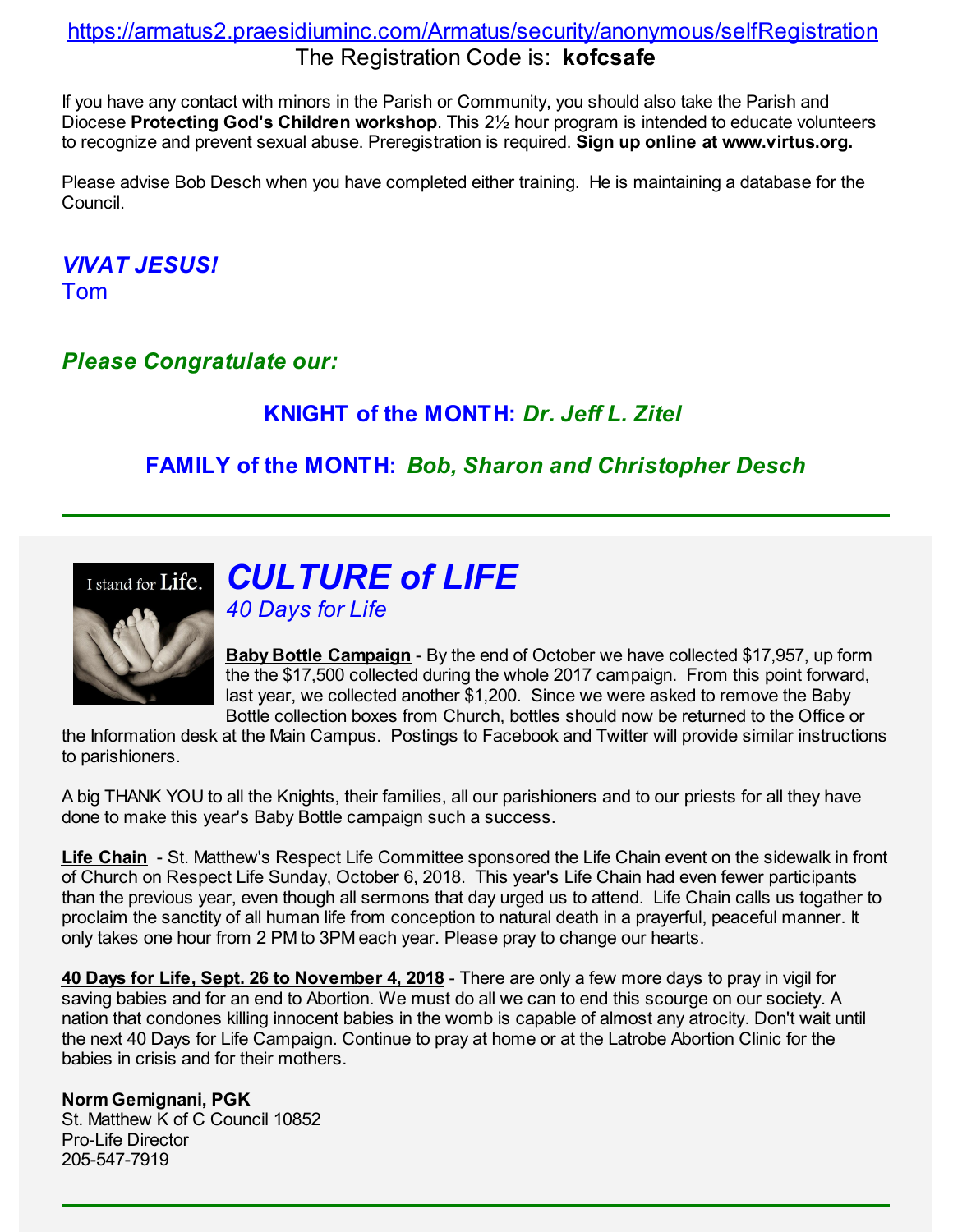# *LAMB*

Thank you to the faithful volunteers who make the effort to give of their time to work for Operation LAMB fund raising at local grocery



stores. This past weekend, twenty-two brother Knights raised \$1,588 for LAMB. Of special note and gratitude are for those Brother Knights who have already participated in Operation LAMB several times this year. At the same time, there are Brother Knights who have not participated in any way to help with this charitable endeavor.

You may recall that our Council's LAMB goal this year is \$59,721. For each of the past 14 years our Council has raised more than \$50,000 - that is more than \$700,000. This year we are expected to reach over \$1mm in total giving since we started 15 years ago! Each Council in the state is given a goal based on the number of members in the Council. The annual total that our Council achieves is comprised both of funds raised at grocery stores, what we call street collections, as well as large personal and corporate gifts. The past two years the street collections have been 35% of the total LAMB funds our Council has raised. It used to be about 50%. Additionally, there are several Knights who make personal donations to LAMB when they remit their annual dues.

For those who have not already made donations, or have not been inclined or able to participate in the LAMB campaigns throughout the year, perhaps you may want to consider a personal gift now. As a guide, please note that, in the aggregate, street collections at grocery stores generate \$35 to \$40 per hour volunteered. Please prayerfully consider how you might support LAMB, the primary Charity of the Knights of Columbus in North Carolina. LAMB is a 501(c)3 public charity and donations to LAMB are tax deductible.

Next opportunity to solicit for LAMB is Saturday, November 10th at Food Lion in Waxhaw!

## *SignUp Here!*

May God Bless all Knights, **Bob Desch, PGK**

# *Council's Thanksgiving Turkey Drive!*



**Our Council's annual Turkey Drive is scheduled for the third week of November**. Our Council will purchase 150 Thanksgiving Turkey dinners for families in East Charlotte. The Council provides frozen turkeys and other food items to the Sisters of Mother Teresa's Missionaries of Charity who distribute the food.

**Your donation of \$35 will help cover the cost of one Thanksgiving meal for a family.** Checks should be made payable to K of C Council 10852 and mailed to 9009 Bryant Farms Road, Charlotte, NC 2827. You can also give checks to either Ron Schumacher or Earl Hartenstine. Please put "Turkey Drive" on the memo line of your check. We can take Credit Cards (see Ron for gifts by credit card).

### *Donated Goods*

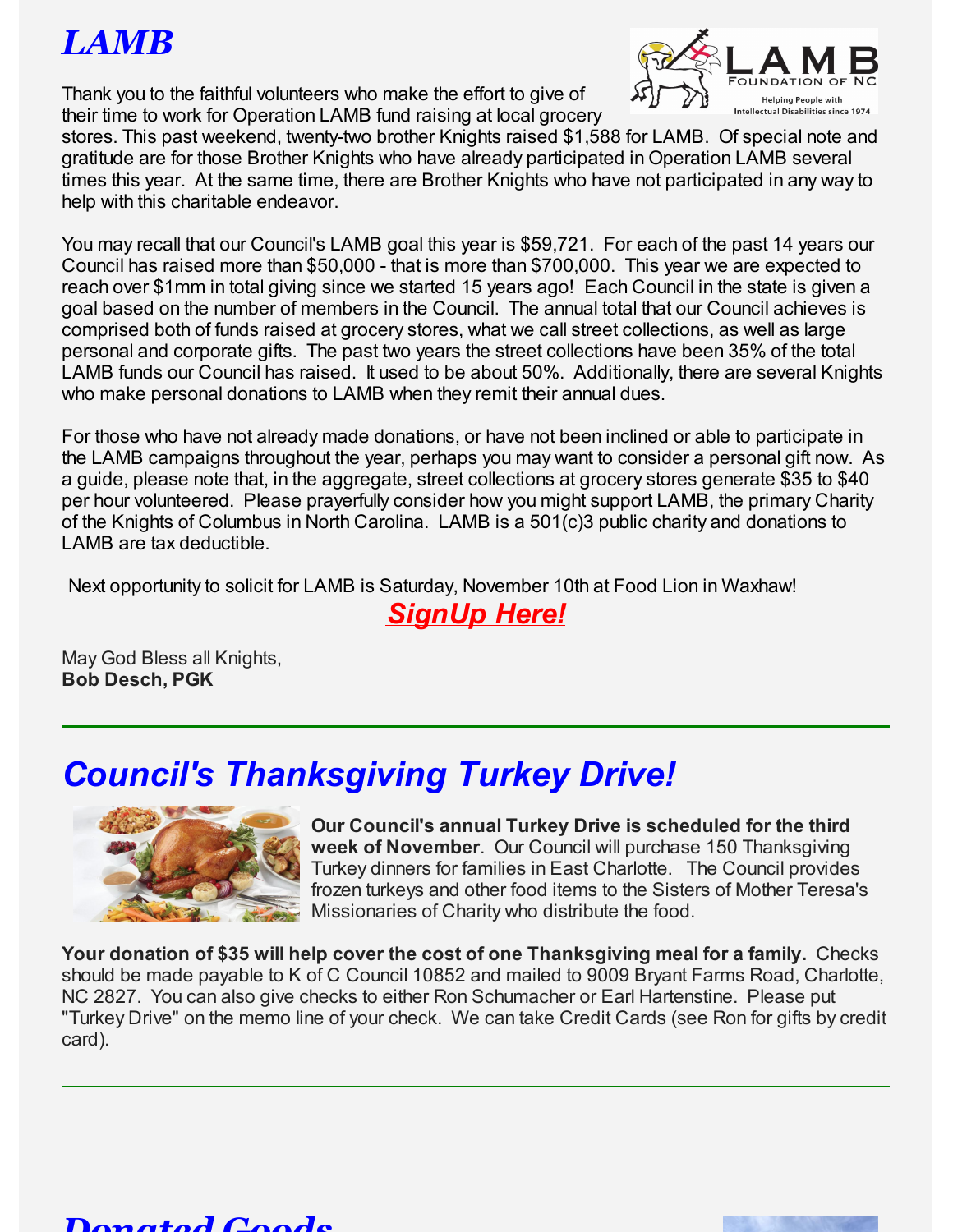#### *Donated Goods*

#### **PLEASE NOTE:**

**Randy and Anne Mazur are retiring as leaders of this fantastic ministry after 6 years. They are looking for a well-organized individual or couple who can commit to one hour a week of organizational activities and six hours on the**



**second Saturday of each month. For more information or if interested, contact Ann McDonald at 704-543-7677 x1039 or amcdonald@stmatthewcatholic.org.**

#### **Donated Goods - Highlights for October 2018**

A big thank you to all volunteers that help the St. Matthew Donated Goods Ministry!

Next monthly collection of donated goods is Saturday November 10 from 8am until noon.

Volunteers neededfor all activities including sorting and packing but especially those that can help load and unload furniture and those that have trucks that can pick up from households that are donating furniture.

### **October 2018 highlights:**

### **Amazing October information: we delivered 4 truckloads of donated goods.**

- Tuesday October 9 we delivered another truckload of donated items from our September collection to WNC. Dan Troy and John Feathers delivered to Celebrate Grace Ministries in Robbinsville, NC
- Saturday October 13 as we had 24 scheduled pickups and ~75 drop offs of donated furniture, clothing and household items
- The first truck load of donated items was delivered to Receller Friendship House in Murphy, NC. The truck was driven on Tuesday October 16 by Bob Kerfonta and John Feathers.
- A second truck load of donated items in planned for delivery on Monday Oct. 29 to WNC to be delivered to Lumberton, NC. This is to help those affected by Hurricane's Florence and Matthew.
- A third truck load of donated items is planned for delivery on Tuesday Oct. 30 to WNC to be delivered to REACH in Hayesville, NC.

### **Note: We are need of volunteers for the NOVEMBER 10th Donated Goods collection!** *SignUp Here!*



# *Knights of Columbus Memorial Service*

**On November 28th, 2018 at 7:30 PM,** St Matthew Knights of Columbus Council 10852 will be celebrating the Annual Memorial Mass for deceased

Brother Knights, Columbiettes and Family Members.

**We particularly wish to recognize any of the families of our deceased Brother Knights and Columbiettes** at this celebration of life and recognize any other family members of Brother Knights and Columbiettes who have passed. Mass will be celebrated by Father Peter Ascik, Chaplain of Council 10852 at 7:30 PM in the Day Chapel. Following Mass there will be a Memorial Service followed by snacks and refreshments in the New Life Center Banquet Room.

**If you have a Family member or know of Knight or Columbiette** who has passed that you would like to have included in this celebration of life, please contact Past Grand Knight Chuck Elgin atcelgin01@earthlink.net or Past Grand Knight Richard White at rmpwhite@gmail.com.

**This Mass and Service are being presented in honor of the following** Knights, Columbiettes and their Family Members who have passed away since the inception of our Council:

## **Brother Knights**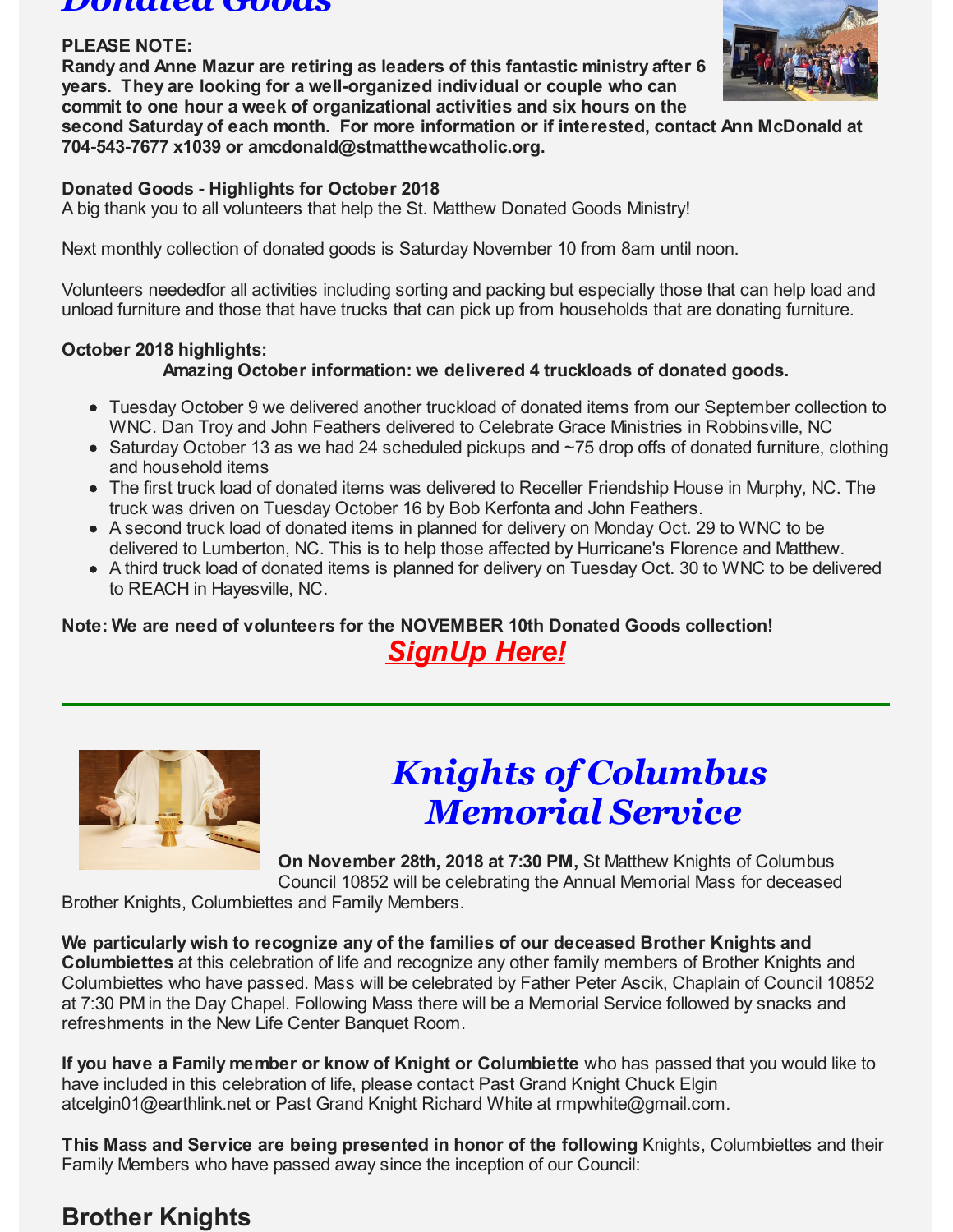Francis Achando Boyd Blackney Charles Bowling, PGK James Brennan Gerard Brown Michael Buckley Robert Burns William Cameron Michael Carney **Andrew Chinigo** James Coogan Thomas Corrigan Christopher Cotter Mark Creasser Frank DeRolla Richard Edgeworth Leo Ells Albert Finnochio Eugene Fitzpatrick Robert Flood Richard Forbes Bruce Forness Sr. Edward Gannon Robert Garner Nelson Gennari Lawrence Geppert Kirk Glunk Simon Gutierrez Lawrence Henkel Ralph Herrick Timothy Heyer Richard Hollowell Mark Houle **Joseph Hughes, PGK** William Laird **Robert Lane** Ernest Leskody Albert Lisza Edward Luisa Dec. Matthew Lyberg Raymond Lynch Brian Maher Edward Meyer **Joseph Moore** Harold Moran Richard Neff John Norton, PGK Dennis O'Neil Kenneth Ostendarp Raymond Palatta Joseph Papura Allan Peccatiello Alfonse Peccatiello Foster Renwick Gerard Senatore Thomas Smolen Philip Tierney Declan Turner Milton Young

Pete Santos Rev. Eugene Schellberg Stanley Stasiulewicz Edward Switzer, PGK

## **Columbiettes**

Louise Plati **Example 20** Kathleen Tetu **Pat Thompson** Rose Titolo

Gene Marie Alfaro **Burns** Dottie Burns **Rosemarie Lemon** 

## **Spouses of Brother Knights**

Nedra Clare, Wife of John Clare Marge Glunk, Wife of Kirk Glunk Rosemary Geyer, Wife of Bob Geyer Lynn Hines, Wife of Dan Hines Sally Ann Schmidt, Wife of Richard Schmidt

## **Spouses of Columbiettes**

Vic Plati, Husband of Louise Plati

## **Parents of Brother Knights**

Doris Holt Larkin, Mother of Tom Larkin Dorothy Lowell Wakker, Mother-In-Law of Tom Larkin

## **Parents of Columbiettes**

William Schumacher

## **Children of Brother Knights**

Lisa Cimmento, Daughter of Nick & Joyce Comment Timothy Cimmento, Son of Nick & Joyce Cimmento

Peter Clare, Son of Past Grand Knight Tim Clare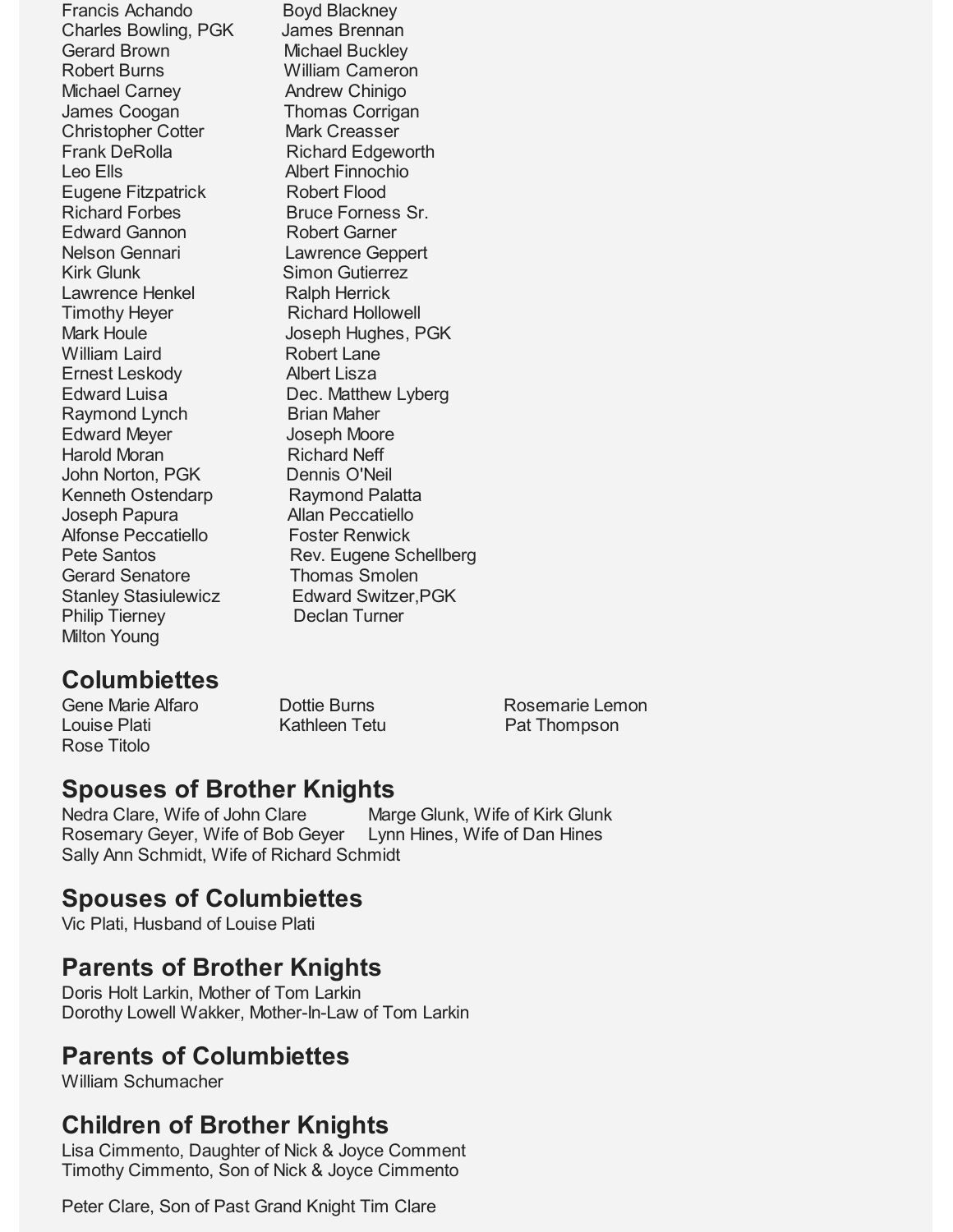# *Parish Breakfast Schedule*

The first full breakfast of the new fraternal year was Sunday, October 21st. We served 254 people and made \$420. The next breakfast will be Sunday, November 11th after the 7:30 am, 9:00 am and 10:45 am Masses at the Main Campus:

| September 16 - Donuts, Pastries, Beverages Only | February 17 - Breakfast for St. Valentine!   |
|-------------------------------------------------|----------------------------------------------|
| October 21 - Breakfast for Ghosts & Goblins!    | March 17 - Breakfast for St. Joe and St. Pat |
| <b>November 11 - Breakfast to Give Thanks!</b>  | April 28 - Breakfast for Springtime!         |
| December 23, 2018 - Breakfast with St. Nick!    | May 12 - Breakfast for Mom and Grandmom!     |
| January 12, 2019 - Breakfast for the New Year!  | June 16 - Breakfast for Dad and Granddad!    |

### *Please help us make it the best year yet by volunteering and/or attending!*

## *SignUp Here!*



- **Games:** We play a total of 17 games. The "Early Bird" game starts at 6:45 pm with 100% of the money collected going to the winner(s). 16 more games follow starting at 7:00 pm.
- **Prizes:** Prizes vary based on the number of people playing and the number of cards purchased. The typical nightly game prizes have been around: Early Bird game - over \$300 ... 8 Regular games - \$75 per game ... 7 Special games - \$130 per game ... Coverall game - \$500.
- **Cost:** The minimum cost is \$10. That lets you play 9 of the 17 games. If a person wants to play all 17 games the minimum is \$18. The average player spends around \$25. Young children can pay \$2 to play the 9 games minimum or \$10 to play all 17 games.

**How Long:** Bingo is normally done by 9:45 pm.

**Supports** The profits from Bingo goes to the Charities of the Knights of Columbus. We have donated primarily to St. Matthew Catholic Church in the past but have also made contributions to LAMB.

#### **CALLING KNIGHTS TO HELP:**

We group our volunteers into 5 teams. Each team is scheduled to work once every 5 weeks. Holidays nights are covered by a volunteer team, so a team may work once every 6 weeks on occasion. We can use more callers (we can train). We record all items on a computer and if interested, we can train you for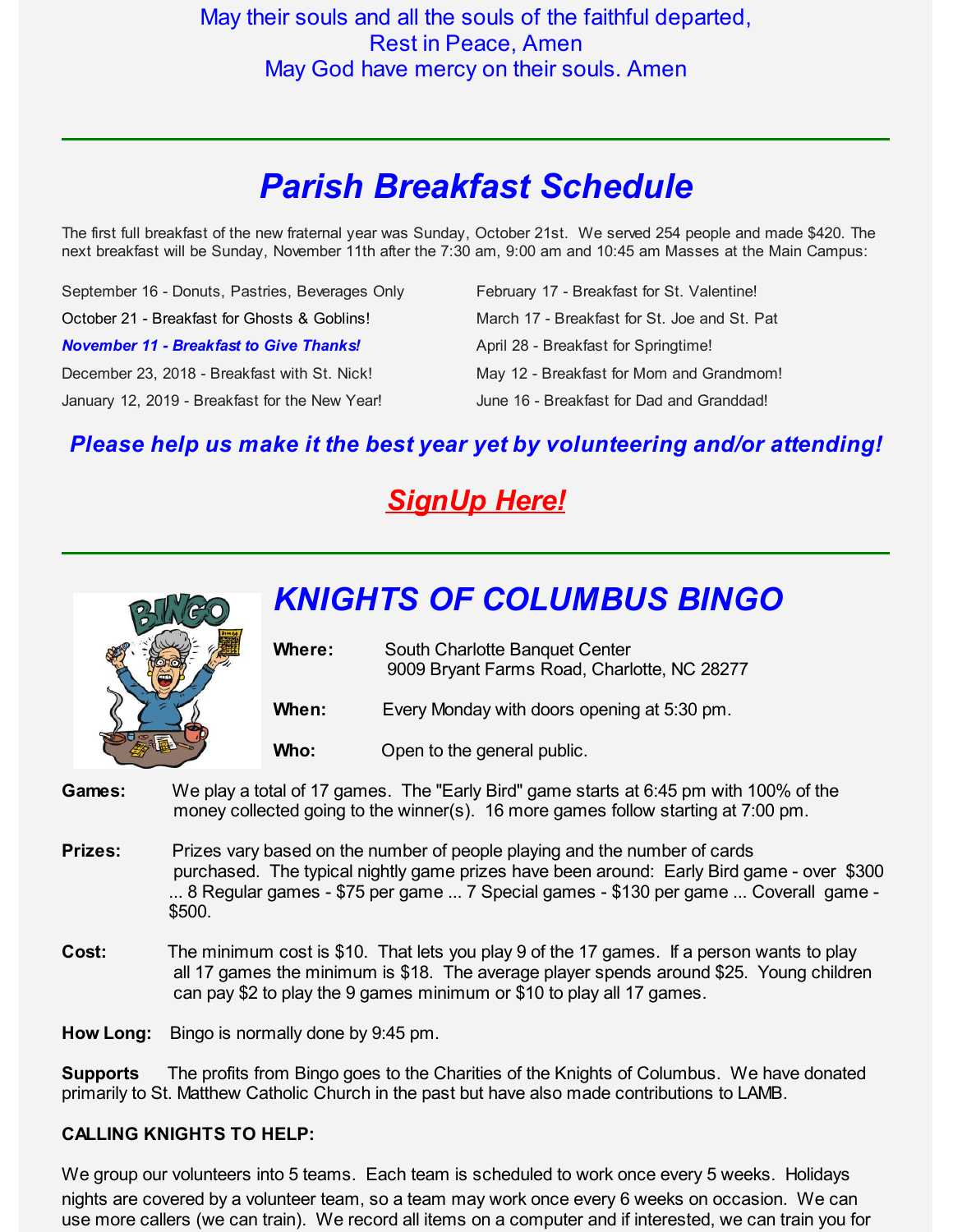that process also.

There are a few husbands and wives working on a team. In addition, we have wives that play while their husband works on a team. If you have a high school or older child that would like to help, we can use them also. If you work, all items from the Bingo kitchen are free. This can be a great family team event.

If you have questions or want to help please contact: **Ron Schumacher 704-618-2442 or reschu8@gmail.com**

## *13th Annual Santa's Craft Shop Sat Dec 1st 8am to 4pm - Main Campus*

Our Council will be providing the food at Santa's Shop. We will need Knights Friday to prepare food and Saturday to cook and serve it. Sign-Up to Come.

So reserve the date to work and shop! And bring the whole family to enjoy this great event!



# *Operation Exodus: Handicap Access Ramp for Rupa Nanda*

On October 18th, Operation Exodus built a new Handicap Access Ramp for Rupa Nanda's mother in Charlotte, NC. Rupa is planning to bring her 92 year old mother home to live with her and needed a Handicap Access Ramp to enter/exit their home. Pictured below left is the new handicap access ramp built in the garage of the Nanda home:





Pictured above right is the Operation Exodus team that built the Nanda Ramp. Brother Knights in the picture from left to right are: Jim Gilsdorf, Tom Libhardt, and Alan Miller. Next to Alan is John Trojan, a St. Gabriel Parishioner who helped build the ramp and is a member of the Operation Exodus Build Team. Joe Corso,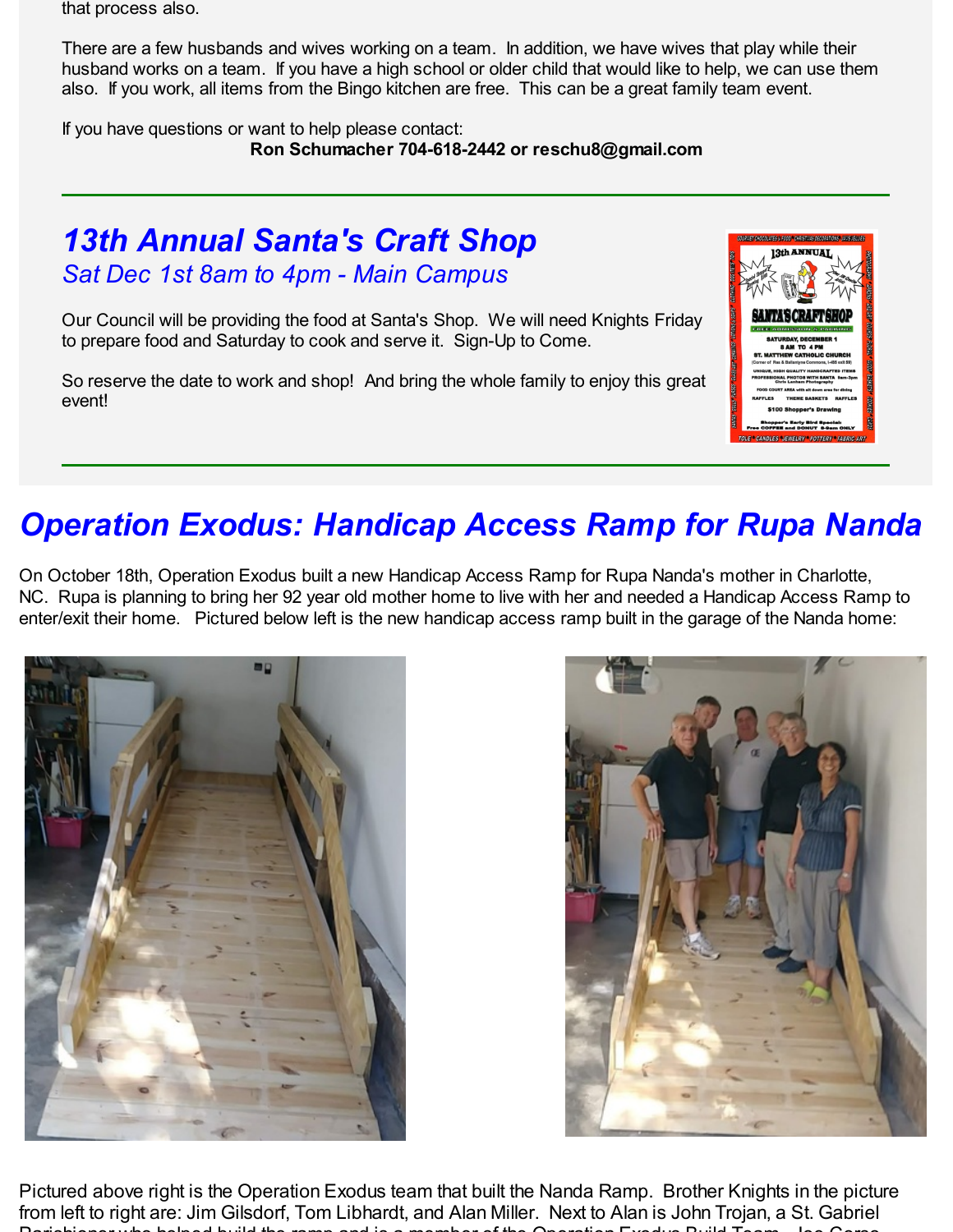Parishioner who helped build the ramp and is a member of the Operation Exodus Build Team. Joe Corso, President of the Columbus Club of South Charlotte is standing in front of John. Standing in front of Joe Corso is Rupa Nanda. Not pictured is the picture taker Chuck Elgin, Past Grand Knight and President of Operation Exodus.

**Operation Exodus is always looking for helpers**. We could really use some younger Brother Knights and/or Father and Son teams to help out. You do not need construction experience, just a willingness to help. Operation Exodus provides all the tools and expertise needed to complete the Design and Construction of the Handicap Access ramps. If interested in joining the Operation Exodus team, please contact Past Grand Knight Chuck Elgin at 704-614-0504 or celgin01@earthlink.net.

**Operation Exodus is a 501©3 Charity and accepts Tax Deductible, Charitable Contributions**. Make Check can payable to "Operation Exodus" and mail to: Charles Elgin, President, Operation Exodus, Inc., 1204 Churchill Downs Drive, Waxhaw. NC 28173. Your support would be greatly appreciated!

**VIVAT JESUS! Chuck Elgin, Past Grand Knight & President of Operation Exodus**



# *Lumberton Needs YOU - Now More Than Ever after Florence!*

In October of 2016, Hurricane Matthew wiped out Lumberton, NC. It is about 2.5 hours east of Charlotte. Hundreds of families are still not in their homes, and at the current pace, it's

expected to take another 2 years to complete restoring all houses impacted.

- St. Matthew is helping them, one house at a time, but we need more volunteers like you.
- This is an ideal activity for families. Minimum age for children accompanied by a parent is 14. All minors must be accompanied by a parent.
- No Experience Required! There are many tasks that can be learned on-the-job, or if you do have expertise, we will find a perfect match for your skills.
- For those volunteers staying overnight there are free accommodations at the United Methodist Church in Lumberton, so no need to make your own arrangements.
- Volunteers typically arrive Thurs evening and return to Charlotte on Sunday., This is totally flexible.
- **Future dates: \* Nov 8-11 \* Dec 1-4 \***

For Details and/or to sign up, contact one of the following;

- Carolyn Balsley, carolynbalsley@gmail.com
- Joe George, jmecgeorge@aol.com
- Ron Schumacher, reschu8@gmail.com



## *American Flags for Sale*

The George L. Gettier Assembly 780 is selling 3 ft x 5 ft. American Flags for \$25. These flags are made in the good old United States of America.

When flags are purchased by a St. Matthew Knights of Columbus Council 10852 member, \$5 of the proceeds is returned to Council 10852.

Sir Knight Chuck Elgin, Faithful Navigator of Assembly 780, will have the flags available for sale at Council 10852 and Assembly 780 Business Meetings. Cash, Checks and Credit Cards are accepted.

If you cannot attend an Assembly 780 or Council 10852 Business meeting but are interested in a flag, please contact Faithful Navigator Chuck Elgin at Email: celgin01@earthlink.net; Call or Text: 704-614-0504.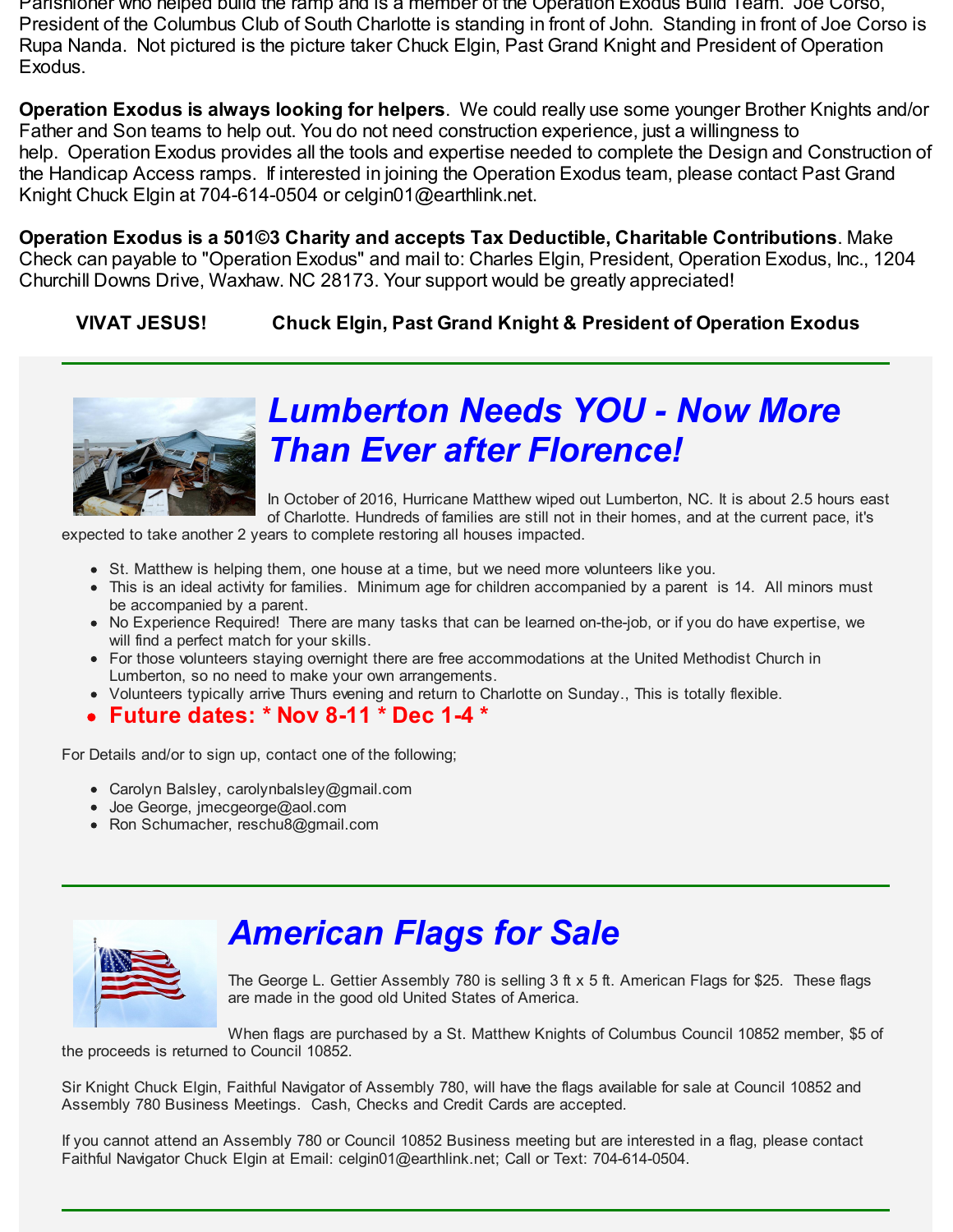# **November 2018**

|                                  |                                                         |                                                            |                                                                                     | $\mathbf 1$                                            | $\overline{2}$<br>11pm-<br>Midnight:<br>Eucharistic<br>Adoration                            | 3                                                       |
|----------------------------------|---------------------------------------------------------|------------------------------------------------------------|-------------------------------------------------------------------------------------|--------------------------------------------------------|---------------------------------------------------------------------------------------------|---------------------------------------------------------|
| $\overline{4}$                   | 5<br>Men's<br><b>Shelter</b><br>Cooking<br><b>BINGO</b> | 6<br><b>VOTE!</b><br>Men's<br><b>Shelter</b><br>Serving    | $\overline{7}$<br>7:00 PM<br><b>Knights</b><br><b>Business</b><br>Meeting           | 8                                                      | 9<br>11pm-<br>Midnight:<br>Eucharistic<br>Adoration                                         | 10<br>8:00 AM<br><b>Donated</b><br>Goods<br><b>LAMB</b> |
| 11<br>Parish<br><b>Breakfast</b> | 12<br><b>BINGO</b>                                      | 13                                                         | 14<br>7:00 PM<br><b>CCSC Board</b><br><b>Meeting</b>                                | 15                                                     | 16<br>11pm-<br>Midnight:<br>Eucharistic<br>Adoration<br>Thanksgiving<br><b>Turkey Drive</b> | 17                                                      |
| 18                               | 19<br><b>BINGO</b>                                      | 20                                                         | 21<br>7:30 PM:<br><b>Knights Mass</b><br>At Day Chapel                              | 22<br><b>HAPPY</b><br><b>THANKS-</b><br><b>GIVING!</b> | 23<br>11pm-<br>Midnight:<br>Eucharistic<br>Adoration                                        | 24                                                      |
| 25                               | 26<br><b>BINGO</b>                                      | 27<br>Assembly<br>780<br><b>Business</b><br><b>Meeting</b> | 28<br>6:00 PM<br><b>Officers Mtg</b><br>Remembrance<br>Mass, Service<br>& Reception | 29                                                     | 30<br>11pm-<br>Midnight:<br>Eucharistic<br>Adoration                                        | Dec 1,<br>2018                                          |

# **December 2018**

|                | <b>BINGO</b><br>Men's Shelter: Serving<br>Cooking | Men's<br>Shelter: | 7:00 PM<br>Knights<br><b>Business</b><br><b>Meeting</b>       | 6  | 11 <sub>pm</sub><br>Midnight:<br>Eucharistic<br>Adoration       |                               |
|----------------|---------------------------------------------------|-------------------|---------------------------------------------------------------|----|-----------------------------------------------------------------|-------------------------------|
| $\overline{9}$ | 10<br><b>BINGO</b>                                | 11                | 12<br>7:00PM<br><b>CCSC</b><br><b>Board</b><br><b>Meeting</b> | 13 | 14<br>11 <sub>pm</sub><br>Midnight:<br>Eucharistic<br>Adoration | 15<br><b>Donated</b><br>Goods |